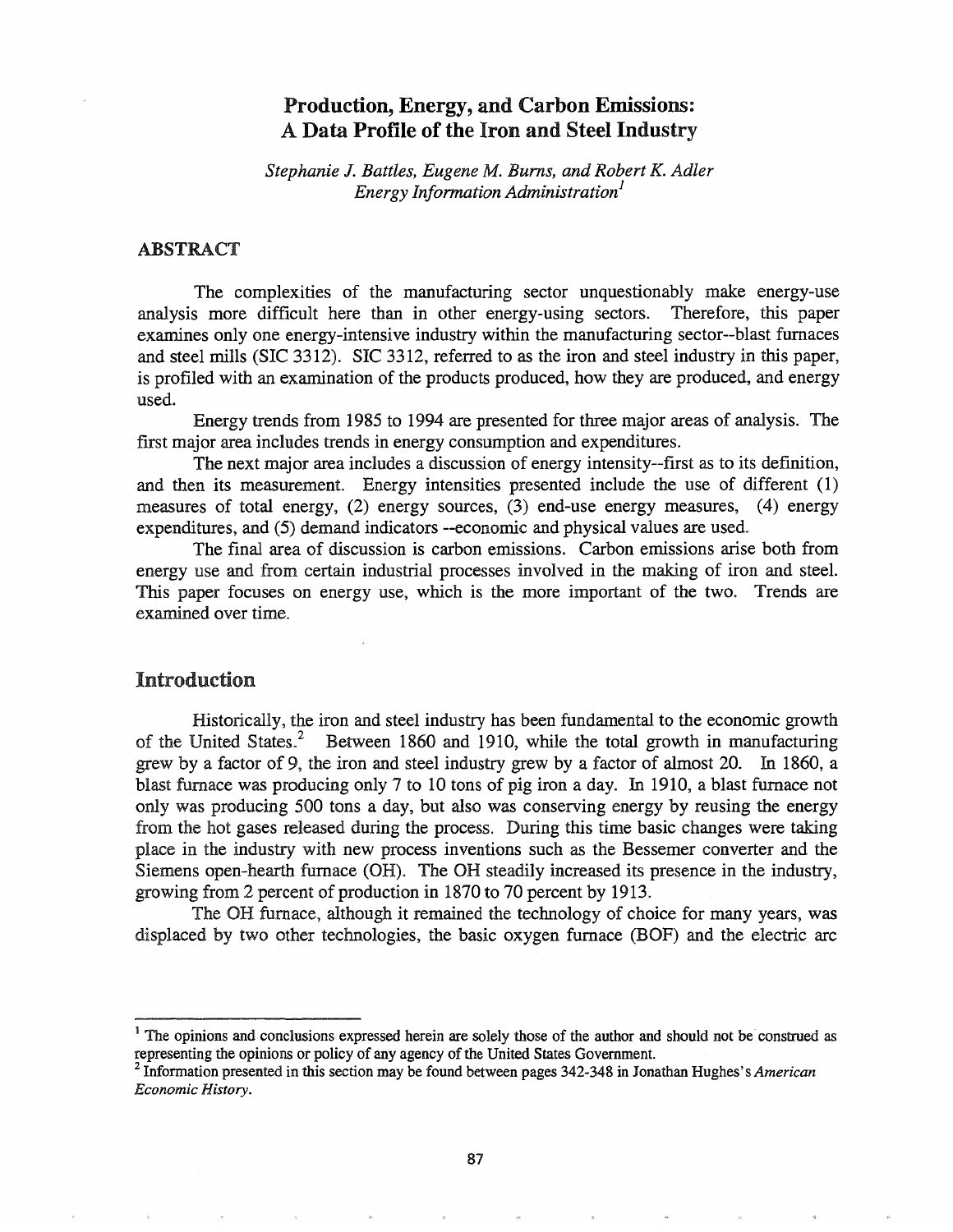furnace (EAF). By 1976, OH accounted for only 18.3 percent of production. The process was extinct in the United States by 1992.<sup>3</sup>

In 1997, 56 percent of raw steel production was produced in the BOF and 44 percent produced in the EAF. $4$  The large integrated steel mills use the BOF to produce large amounts of carbon steels. Most of the minimills use the EAF to produce alloy and specialty steels as well as carbon steels. In general, the EAF uses less energy per ton of steel than the BOF. Most of the EAF charge is scrap whereas the BOF uses iron ore and about 20 to 25 percent scrap..

During the past 20 years, the introduction of the EAF and the extinction of the OR furnace have been only two of the driving forces behind the decreased use of energy in the U.S. iron and steel industry. Older and less efficient establishments have been closed and there has been a consistent movement to the less energy-intensive continuous casting process rising from 13 percent of production in 1977 to 95 percent in 1997.<sup>5</sup>

The 1997 Kyoto Protocol has heightened interest in energy consumption--in the manufacturing sector more than 80 percent of the greenhouse gas emissions are due to energy use. To discuss carbon emissions targets, a background understanding is needed on the trends in energy consumption and expenditures, what energy sources are consumed and where, and the intensity of use as well as the associated emissions. This paper attempts to provide this understanding for the iron and steel industry.

# Data Used

Most of the energy statistics used in this analysis are provided by the Manufacturing Energy Consumption Survey (MECS). The MECS, conducted by the Energy Information Administration, is the most comprehensive source of national-level data on energy-related information for the manufacturing sector. Two measures of manufacturing energy consumption will be used in this paper. These measures differ in terms of how offsiteproduced energy, feedstocks, and byproduct energy are accounted for at the manufacturing site:

- First Use of Energy for All Purposes. The most comprehensive measure of energy consumption and represents the first use of energy sources no matter whether they are consumed as a fuel or as a nonfuel (raw material). This measure does not include byproduct fuels resulting from nonfuel use of energy sources.
- Total Inputs of Energy for Heat, Power, and Electricity Generation. It includes all energy sources, produced either offsite or onsite, that are used to produce heat and power and to generate electricity. It excludes raw materials and includes byproducts.<sup>6</sup>

<sup>3</sup> Table 24, *Annual Statistical Report* 1985 and Table 25, *Annual Statistical Report* 1995, American Iron and Steel Institute (AISI).

<sup>4</sup> Table 23, *Annual Statistical Report* 1997, AISI.

<sup>5</sup> Table 23, *Annual Statistical Report* 1997 and Table 25, *Annual Statistical Report* 1985, AISL

<sup>&</sup>lt;sup>6</sup> EIA is investigating whether blast furnace gas is correctly being excluded from First Use and included in Total Inputs, as is the assumption in current calculations. The energy content ofthat gas may cause the counterintuitive result that Total Inputs were greater than First Use in 1988, 1991, and 1994.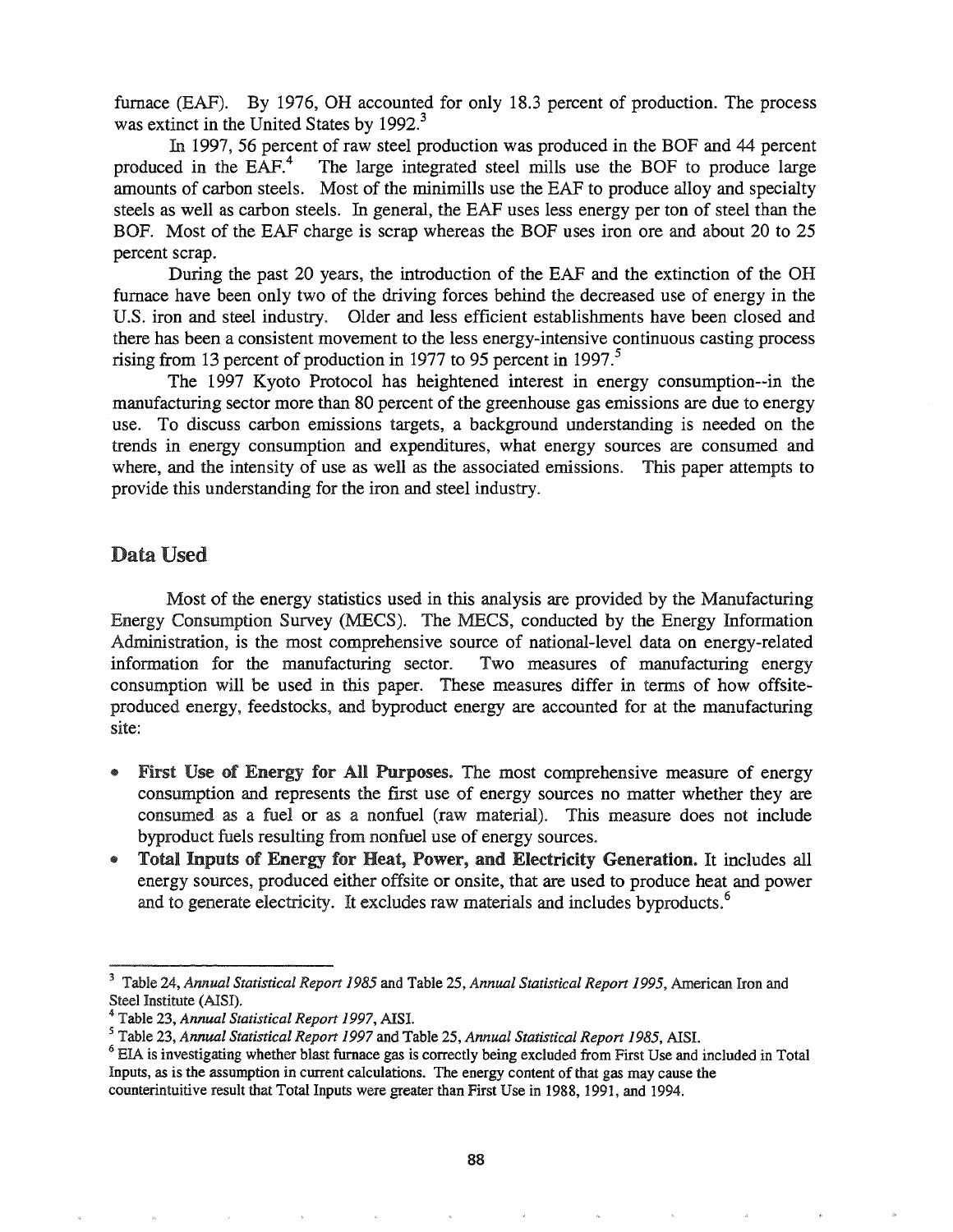EIA has fielded four manufacturing energy consumption surveys for data years 1985, 1988, 1991 and 1994. The analysis in this paper will mostly follow the MECS years.

# Energy Consumption in the Iron and Steel Industry

#### Trends in Consumption

The iron and steel industry accounts for approximately two-thirds of the energy used in the primary metal industry (SIC 33). The primary metal industry, itself, ranks fourth behind the top energy-consuming industries: petroleum, chemical, and paper.

In this industry, energy consumption has fluctuated in recent years due to changes in the industry and the overall economic picture. Energy consumption, as measured by "Total First Use of Energy for All Purposes", fell from 1,689 trillion Btu in 1985 to 1,649 trillion Btu in 1994--a 2 percent decline in 10 years (Table 1). During these same years pig iron production rose from 50.4 million tons to 54.4 million tons, while raw steel production rose by 14 percent--88.3 million tons to 100.6 million tons.<sup>7</sup>

The increased use of the EAF is one reason for the reduction in energy consumption. The EAF used 32 million tons of scrap in 1985, growing to 41 million in 1994--a 28 percent increase.<sup>8</sup> Older establishments have closed and the use of energy-saving continuous casting has risen dramatically. Other process technology innovations and energy-management activities have also contributed to the drop in energy use.

|                                                                                                                                                                                                                                                                                                                        |                 | <b>MECS Survey Year</b> |        |        |        |  |  |  |
|------------------------------------------------------------------------------------------------------------------------------------------------------------------------------------------------------------------------------------------------------------------------------------------------------------------------|-----------------|-------------------------|--------|--------|--------|--|--|--|
| <b>Energy Source</b>                                                                                                                                                                                                                                                                                                   | <b>Units</b>    | 1985                    | 1988   | 1991   | 1994   |  |  |  |
| Total                                                                                                                                                                                                                                                                                                                  | Trillion Btu    | 1.689                   | 1.729  | 1.425  | 1,649  |  |  |  |
| <b>Net Electricity</b>                                                                                                                                                                                                                                                                                                 | Million kWh     | 38,995                  | 40,570 | 38,183 | 43,520 |  |  |  |
| <b>Residual Fuel Oil</b>                                                                                                                                                                                                                                                                                               | 1000 bbls       | 5.458                   | 6.542  | w      | 6,559  |  |  |  |
| Distillate Fuel Oil                                                                                                                                                                                                                                                                                                    | 1000 bbls       | 988                     | 1.100  | w      | w      |  |  |  |
| Natural Gas                                                                                                                                                                                                                                                                                                            | Billion Cu. Ft. | 400                     | 431    | 408    | 469    |  |  |  |
| <b>LPG</b>                                                                                                                                                                                                                                                                                                             | 1000 bbls       |                         | 12     | 74     | w      |  |  |  |
| Coal                                                                                                                                                                                                                                                                                                                   | 1000 Short Tons | 39,888                  | 40.544 | 30,904 | 33,609 |  |  |  |
| Coke and Breeze                                                                                                                                                                                                                                                                                                        | 1000 Short Tons | 0                       | 0      | $-202$ | 2.056  |  |  |  |
| Other                                                                                                                                                                                                                                                                                                                  | Trillion Btu    | 14                      | 18     | 16     | 26     |  |  |  |
| Note: The energy equivalent of energy sources (mostly coke) produced onsite and shipped offsite have been subtracted. Actual<br>shipment data were available for 1991 and 1994. First use of coke, minus shipments, was assumed to be effectively zero for 1985<br>and 1988 (where shipments data were not available). |                 |                         |        |        |        |  |  |  |

Table 1. First Use of Energy for All Purposes by the Iron and Steel Industry (SIC 3312)

Source: Energy Infonnation Administration, Manufacturing Energy Consumption Surveys, 1985, 1988, 1991,1994.

## Specific Technology

The iron and steel industry uses some of the same technology as other industries, such as adjustable-speed motors, but most of the technology is very specific to the industry. It is difficult to find information on these technologies and on how many establishments in any given industry use the specific technology~ However, for the 1991 and 1994 MECS, data

<sup>7</sup> Tables 25 and 27, *Annual Statistical Report* 1988 and Tables 24 and 27, *Annual Statistical Report* 1995, AISI.

<sup>8</sup> Table 35, *Annual Statistical Report* 1988 and Table 35, *Annual Statistical Report* 1997, AISI.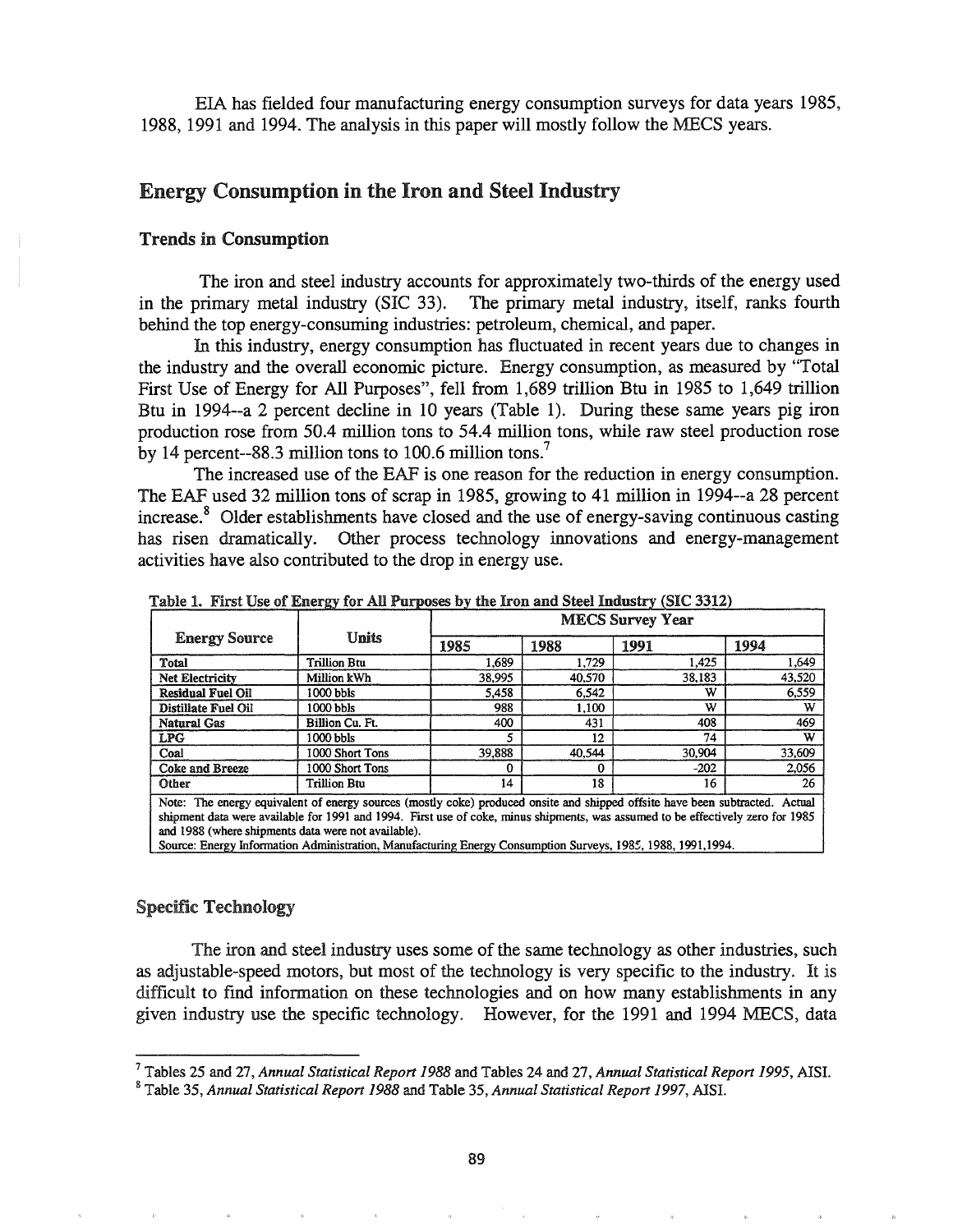were collected on many of the specific technologies used in this industry. The data are reported in terms of the proportion of "Total Inputs of Energy for Heat, Power, and Electricity Generation" in establishments reporting specific technologies. For the first time, the 1994 MECS also estimated the number of establishments--out of the 284 total establishments in the industry in 1994--that had specific technologies.

Table 2 shows that in 1991, the iron and steel industry used 1,569 trillion Btu of energy--establishments using 73 percent of this energy had the continuous casting technology present. In 1994, the industry used 1,824 trillion Btu of energy--this technology was used in establishments using 86 percent of this energy.

Industry (SIC 3312) Table 2. Total Inputs of Energy for Heat, Power, and Electricity Generation by the Iron and Steel

|                                                                                                                  |                 |        | <b>MECS Survey Year</b> |        |        |
|------------------------------------------------------------------------------------------------------------------|-----------------|--------|-------------------------|--------|--------|
| <b>Energy Source</b>                                                                                             | Units           | 1985   | 1988                    | 1991   | 1994   |
| Total                                                                                                            | Trillion Btu    | 1.677  | 1,855                   | 1,569  | 1,824  |
| Net Electricity                                                                                                  | Million kWh     | 38,995 | 40,570                  | 38,183 | 43,520 |
| Residual Fuel Oil                                                                                                | 1000 bbls       | 5,458  | 5,754                   | 4.986  | 6,659  |
| Distillate Fuel Oil                                                                                              | 1000 bbls       | 942    | 1.045                   | 901    | w      |
| Natural Gas                                                                                                      | Billion Cu. Ft. | 400    | 425                     | 387    | 462    |
| <b>LPG</b>                                                                                                       | 1000 bbls       |        | 12                      | 74     | w      |
| Coal                                                                                                             | 1000 Short Tons | 2.183  | 1.573                   | 1,075  | 1,598  |
| Coke and Breeze                                                                                                  | 1000 Short Tons | 21,856 | 29,987                  | 21,690 | 26,503 |
| <b>Other</b>                                                                                                     | Trillion Btu    | 475    | 456                     | 440    | 464    |
| Source: Energy Information Administration, Manufacturing Energy Consumption Surveys, 1985, 1988, 1991, and 1994. |                 |        |                         |        |        |

A relatively small number of establishments account for a large proportion of the consumption in the industry. Therefore, looking at penetration of a technology by percent of energy consumption of establishments with that technology will give a different impression than looking at penetration from the point of view of number of establishments. For example, "preheating combustion air" was a technology present in 29 establishments, representing 82 percent of "Total Inputs," in 1994. Note that an apparent loss of penetration of a technology (e.g., continuous annealing) in terms of energy consumption may be due to the fact that some establishments without the technology account for a larger share of consumption in 1994 than in 1991.<sup>9</sup>

Table 3 shows penetration levels for specific technologies used in the iron and steel industry in terms of energy consumption and, for 1994, the number of establishments. For example, continuous casting, in place at establishments representing 73 percent of energy use in 1991, increased its penetration so that by 1994 it was in place at establishments accounting for 86 percent of energy use. While continuous casting brings with it a known energy-saving benefit, it is more difficult to assess the effects of other technologies that may improve energy efficiency. For example, oxygen injection into the blast furnace may have only minimal effect on energy consumption at ambient temperatures, but significant savings may be realized when the oxygen is heated to high temperatures. Indeed, technological improvements are being developed continuously. A new one could replace what was

<sup>&</sup>lt;sup>9</sup> In fact, recent MECS microdata studies have shown some establishments reporting the presence of a technology in 1991 and then not reporting in 1994. Future survey editing procedures will help to determine whether these are in fact actual dropping of a technology, or an error in reporting.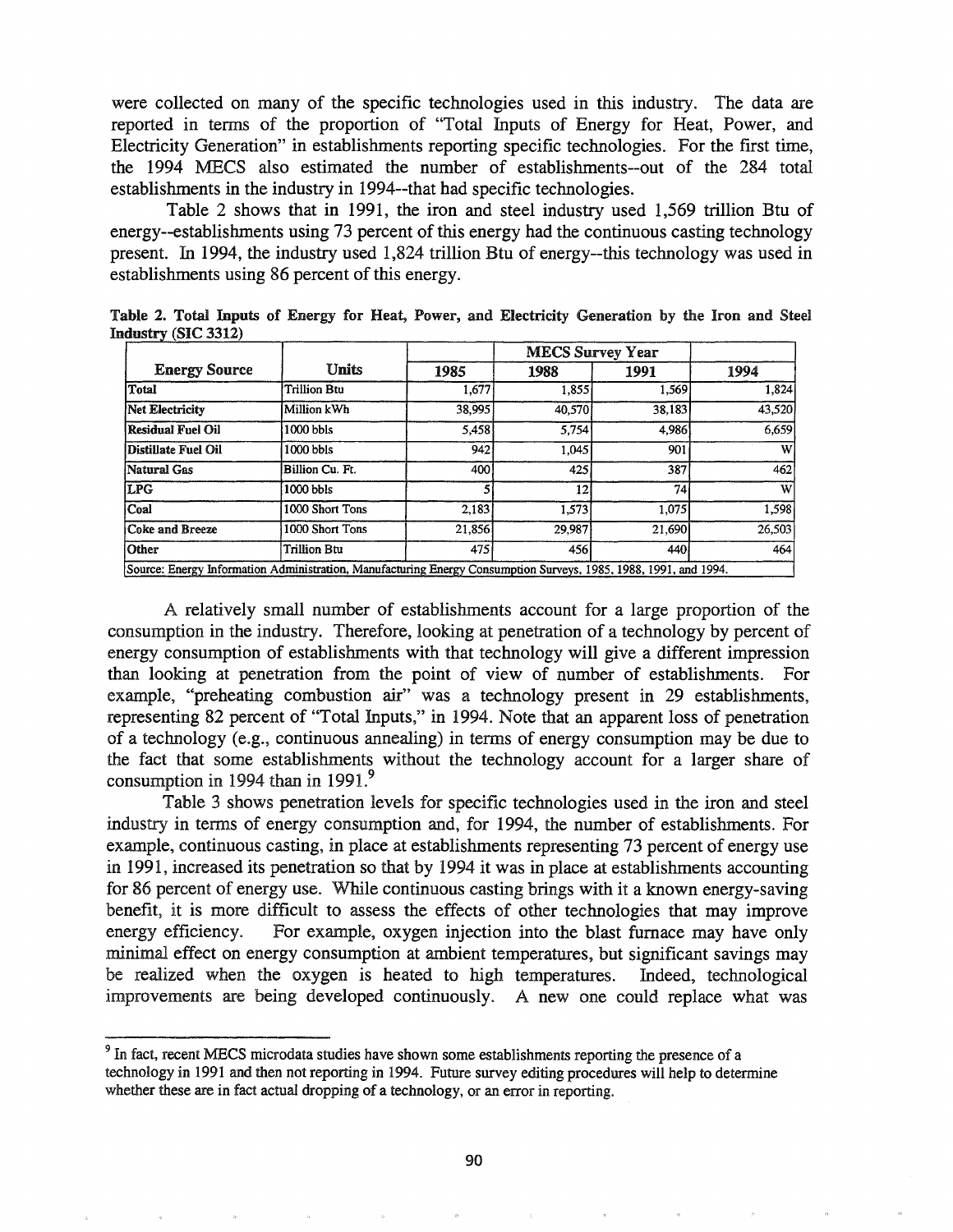recently a state-of-the-art technology, and so surveying for the presence of specific technologies is always a problem. However, the technologies shown in Table 3 do seem to have significant penetration in the industry.

| Specific Technology                                                                                                                                                                                                                     | Percent of |      | Number of<br><b>Total Energy Used Establishments</b> |  |  |  |  |  |
|-----------------------------------------------------------------------------------------------------------------------------------------------------------------------------------------------------------------------------------------|------------|------|------------------------------------------------------|--|--|--|--|--|
|                                                                                                                                                                                                                                         | 1991       | 1994 | 1994                                                 |  |  |  |  |  |
| Hydrocarbon Injection to Maintain Blast Furnace Temperatures                                                                                                                                                                            | 72.8       | 71.6 | 10                                                   |  |  |  |  |  |
| Waste Heat Boilers/Heat Exchangers in Combination w/Reheat Furnaces                                                                                                                                                                     | 57.5       | 52.9 | 16                                                   |  |  |  |  |  |
| <b>Preheating Combustion Air</b>                                                                                                                                                                                                        | 78.9       | 81.7 | 29                                                   |  |  |  |  |  |
| Continuous Casting                                                                                                                                                                                                                      | 73.4       | 85.8 | 40                                                   |  |  |  |  |  |
| <b>Continuous Annealing</b>                                                                                                                                                                                                             | 61.7       | 55.7 | 14 <sub>1</sub>                                      |  |  |  |  |  |
| Oxygen Injection to Blast Furnace                                                                                                                                                                                                       | 63.5       | 73.7 | 4                                                    |  |  |  |  |  |
| Steel Ladie Metallurgy w/ Reheat Furnace                                                                                                                                                                                                | 55.3       | 62.3 | 20                                                   |  |  |  |  |  |
| Note: "Total Inputs of Energy for Heat, Power, and Electricity Generation " is the energy measure used to calculate percentages.<br>Source: Energy Information Administration, Manufacturing Energy Consumption Surveys, 1991 and 1994. |            |      |                                                      |  |  |  |  |  |

Table 3. Specific Technologies for the Iron and Steel Industry (SIC 3312)

# **Trends in Energy Sources Used and Their Costs**



The manufacturing sector uses a wide variety of energy sources to produce its output. However, in many industries, including iron and steel, a few are dominant. In 1994, three energy sources made up 92 percent of the "First Use of Energy" in the iron steel industry, coal and  $(54)$ percent), natural gas (29 percent), and net electricity (9 percent) (Figure 1).<sup>10</sup> From 1985 to 1994, an important change in energy consumption was a drop in the use

of coal. The industry used 39.9 million short tons of coal in 1985 compared to 33.6 million short tons in 1994--a drop of 15 percent (Table 1). In 1985, coke consumption was 92 percent of coke production, with the rest being shipped to outside establishments. In 1994, coke production was 75 percent of coke consumption $11$ --the shortage shipped in from cokemaking facilities, other industry establishments, and imports.

In 1994, if feedstocks are not included in the energy measure and the use of byproducts fuels is included, four energy sources make up 95 percent of the energy used (Table 2). By this measure, the four are coke and breeze (36 percent), natural gas (26 percent), "other" which includes mostly byproducts, blast furnace and coke oven gas (25) percent), and net electricity (8 percent).

91

<sup>&</sup>lt;sup>10</sup> Net electricity does not include electricity from cogeneration or generation from combustible energy sources as well as electricity sales and transfers to outside of the establishment.

<sup>&</sup>lt;sup>11</sup>Table 32, Annual Statistical Report 1988 and Table 32, Annual Statistical Report 1995, AISI.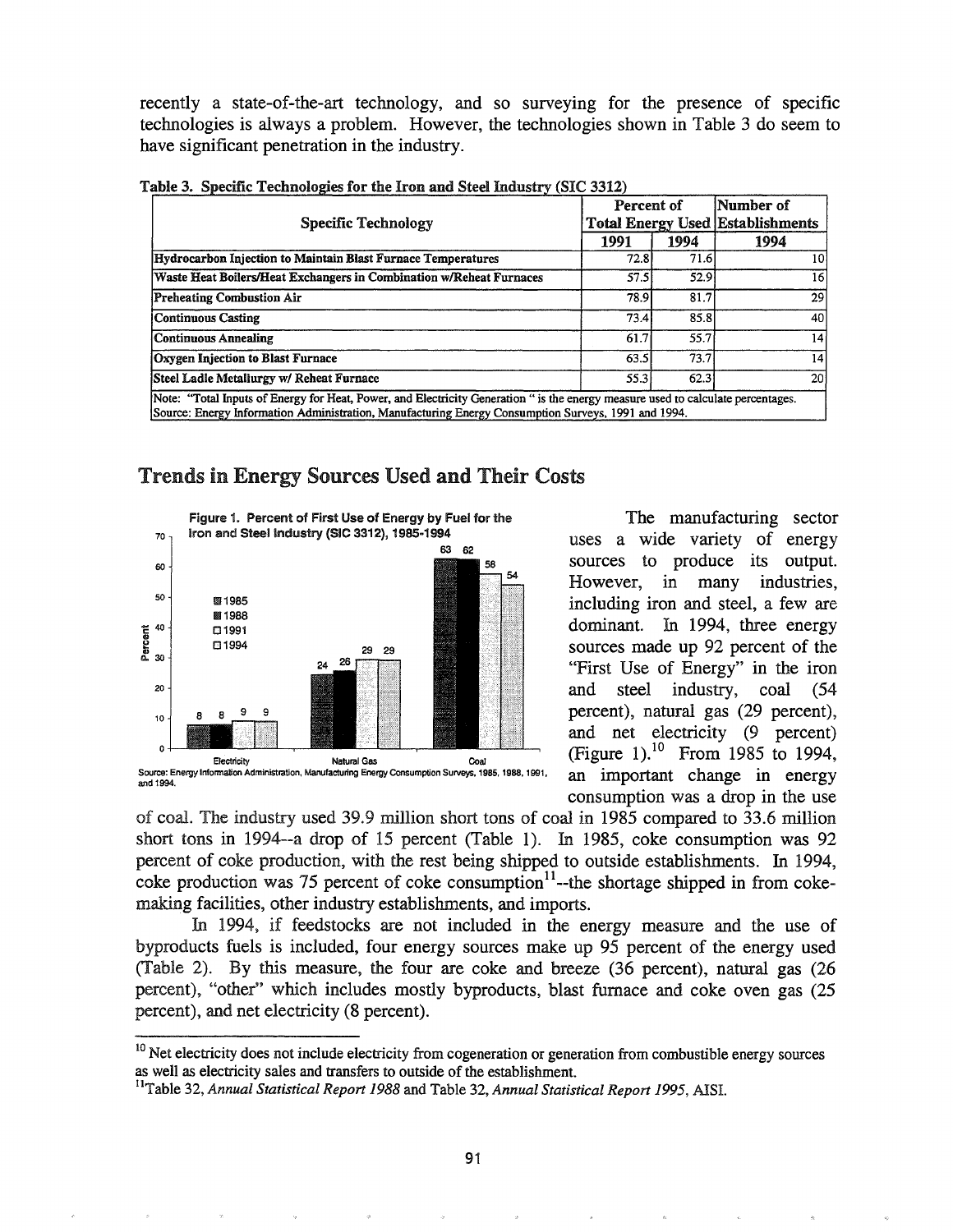Using this same energy measure (Total Inputs of Energy), 21.9 million of short tons of coke and breeze were used in 1985, rising to 26.5 million short tons in 1994, a 21 percent increase. Between these years, the consumption of coal dropped by 27 percent.

Dollars per Physical Unit) Table 4. Average Prices for Purchased Energy Sources for the Iron and Steel Industry (SIC 3312) (1992

| <b>MECS</b>       |                                                                                                                 |                          |                     |              |            |                        |  |  |  |  |
|-------------------|-----------------------------------------------------------------------------------------------------------------|--------------------------|---------------------|--------------|------------|------------------------|--|--|--|--|
| <b>SurveyYear</b> | <b>Electricity</b>                                                                                              | <b>Residual Fuel Oil</b> | Distillate Fuel Oil | Natural Gas  | <b>LPG</b> | Coal                   |  |  |  |  |
|                   | (kWh)                                                                                                           | (gallon)                 | (gallon)            | (1000 cu ft) |            | $(gallon)$ (short ton) |  |  |  |  |
| 1985              | 0.0591                                                                                                          | 0.782                    | 1.0591              | 5.214        | 0.833      | 69.326                 |  |  |  |  |
| 1988              | 0.045                                                                                                           | 0.389                    | 0.6681              | 2.641        | 0.424      | 53.868                 |  |  |  |  |
| 1991              | 0.042                                                                                                           | 0.325                    | 0.891               | 2.794        | 0.713      | 51.149                 |  |  |  |  |
| 1994              | 0.0431                                                                                                          | 0.371                    | 0.636               | 2.515        | 0.404      | 51.302                 |  |  |  |  |
|                   | Source: Energy Information Administration, Manufacturing Energy Consumption Surveys, 1985, 1988, 1991, and 1994 |                          |                     |              |            |                        |  |  |  |  |

Since coke making is very energy intensive, a substitution away from using coal for coke making and directly using coke saves energy costs for the establishment. The rising use in the EAF is reflected in the 11 percent increase in the amount of electricity the industry used in 1994 as compared to 1985. As new technology was replacing old during this time period--reducing energy requirements--energy prices were also falling. Most of the price declines took place between 1985 and 1988, while prices fell very slowly after 1988 (Table 4).

One of the most interesting price declines was that of natural gas--declining by 52 percent during a period of natural gas deregulation. During this time period, an increasing number of manufacturing establishments went to the wellhead themselves or used a broker to purchase the natural gas, arranged delivery to the city gate, and then arranged delivery to the establishment by the local natural gas utility. The iron and steel industry was no exception. Between 1988 and 1994, raw steel production was quite flat--lOO million tons in 1988 versus 100.5 million tons in 1994.<sup>12</sup> This was true also of energy consumption--1,855

Table 5. Total Expenditures for Purchased Energy Sources in the Iron and Steel Industry (SIC 3312) (Million 1992 Dollars)

| <b>MECS</b>                                                        | Total | Net                                                                                                    | <b>Residual</b> | <b>Distillate</b> | Natural | <b>LPG</b> | Coal  | Coke          | Other |
|--------------------------------------------------------------------|-------|--------------------------------------------------------------------------------------------------------|-----------------|-------------------|---------|------------|-------|---------------|-------|
| <b>Survey</b>                                                      |       | Electricity                                                                                            | <b>Fuel Oil</b> | <b>Fuel Oil</b>   | Gas     |            |       | and           |       |
| Year                                                               |       |                                                                                                        |                 |                   |         |            |       | <b>Breeze</b> |       |
| 1988                                                               | 6.038 | 1.7561                                                                                                 | 98              | <b>30l</b>        | 1.325   |            | 1.843 | 885           | 28    |
| 1991                                                               | 4.902 | W                                                                                                      | WI              | w                 | 973     |            | 1,367 | 756           | 41    |
| 1994                                                               | 5.712 | 1.620                                                                                                  | 105 l           | 24                | 1,168   | W          | 1,496 | W.            | 65 i  |
| W=Withheld to avoid disclosing data for individual establishments. |       |                                                                                                        |                 |                   |         |            |       |               |       |
|                                                                    |       | Source: Epergy Information Administration Manufacturing Epergy Consumption Surveys 1988 1991, and 1994 |                 |                   |         |            |       |               |       |

Source: Energy Information Administration, Manufacturing Energy Consumption Surveys 1988, 1991, and 1994

trillion Btu versus 1,824 trillion Btu in 1994 (Table 2).<sup>13</sup> However, energy expenditures did show a decline, from 6 billion real dollars in 1988 to 5.7 billion real dollars in 1994--a 5 percent difference. The three individual energy sources having the largest expenditures, electricity, natural gas and coal, experienced declines of 21 percent, 12 percent, and 19 percent, respectively (Table 5).  $^{14}$ 

<sup>12</sup> Table 24, *Annual Statistical Report* 1995, AISI.

<sup>&</sup>lt;sup>13</sup> Energy expenditure data are not available for 1985.

<sup>&</sup>lt;sup>14</sup> A recession was underway in 1991. Mainly for this reason, decreases in expenditures are pronounced between 1988 and 1991. Between 1991 and 1994, expenditure increases are just as pronounced as the iron and steel industry industry experienced a 14 percent growth in raw steel production.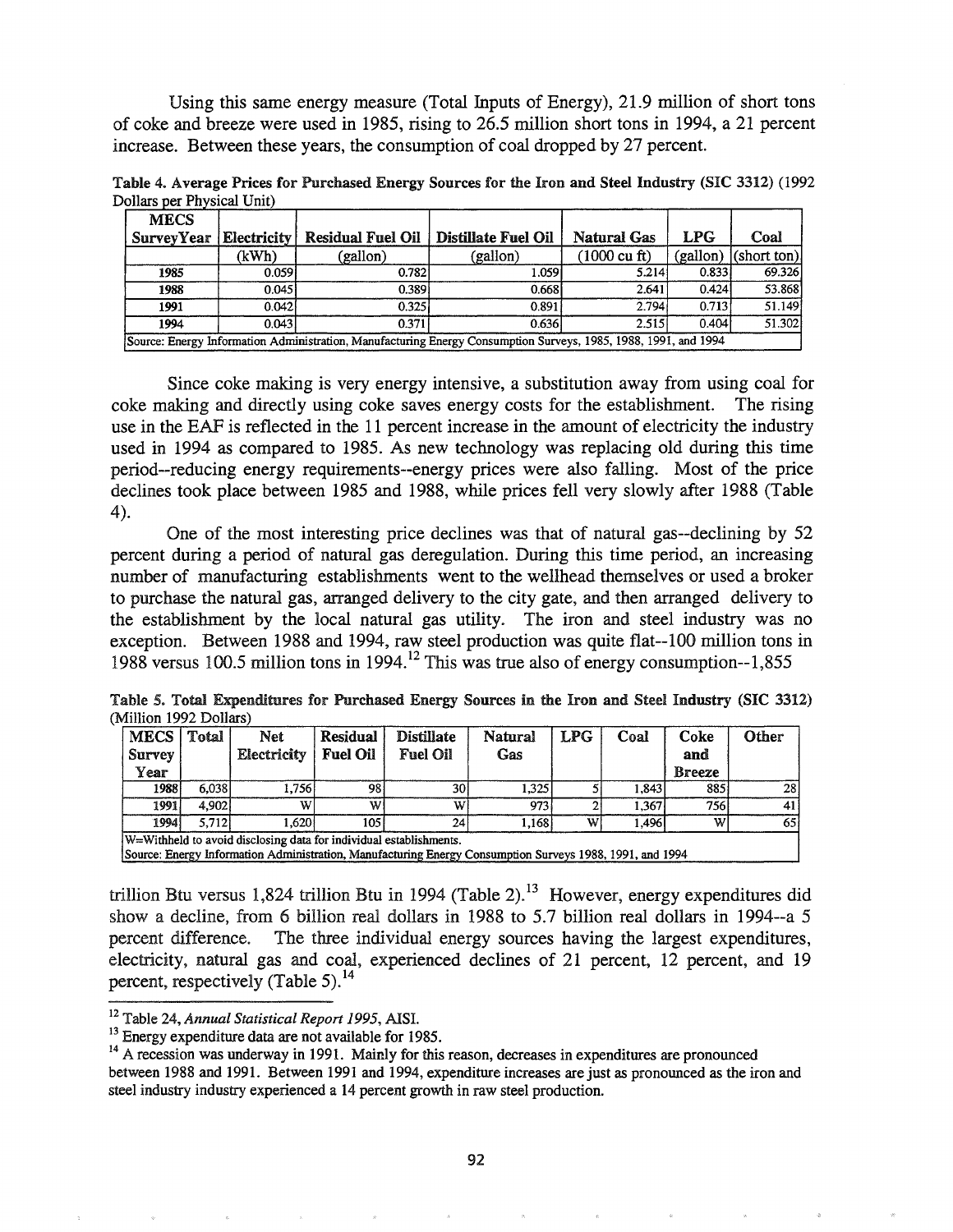## Energy Intensities

Energy intensity is defined as the ratio of energy consumption to some measure of demand for energy services. In the manufacturing sector as well as other sectors, there are many potential energy-intensity measurements using different measures of energy and the demand for energy services. However, data availability usually decides which energy intensities actually can be developed, either because of resource constraints or because the data are inherently difficult to obtain.

The MECS provides data on several measures of energy consumption as illustrated in this paper. Additionally, the MECS provides data on energy expenditures and limited data for end uses such as boiler fuel and process heating. However the disaggregation level is only at the 4-digit SIC. Since an industry can be so diverse, the greater the disaggregation, the easier it is to interpret changes in the energy intensity.

Providing meaningful indictors of demand for energy services is problematic. If the demand indicator is an economic indicator (e.g., value of shipments), changes in the energy intensity could be due to many factors such as changes in the industry mix, energy prices, cost of capital, domestic and international taxes, consumer demand, and production cycles. From an engineering perspective, the demand indicator should be physical measures of output such as tons of steel, not economic value. Although there is a very good source of steel data from the American Iron and Steel Institute (AISI), AISI's reporting companies do not cover 100 percent of the steel output.

In this section energy intensities are presented for the iron and steel industry using both economic and physical demand indicators. Additionally, energy-expenditure intensities are given in this section, and carbon emission intensities are presented in the next section, to complete the intensity picture for the industry.

### Value of Production as a Demand Indicator

Value of shipments (VS) is the value of all shipments from a manufacturer during a period of time and does not differentiate when the output was produced. Secondly, VS are influenced by the presence of inflation. Therefore, to use value of shipments as a demand indicator, it has to be adjusted for changes in inventory and inflation. The value of production (VP) adjusts for these two factors. Thus, VP is the economic demand indicator chosen for this analysis. An adjustment for the changing mix of products within this industry was not done since energy data are not available at the necessary product detail..

Energy intensity, as measured using "First Use of Energy for All Purposes" and VP, declined by 28 percent between 1985 and 1994 (Table 6). During this time period, VP was growing while energy use was declining--energy use declined by 4 percent while VP increased by 33 percent. Most of the other main energy-source intensities also declinedcoal the most (37 percent). Coal use was 62 percent of total energy in 1985, declining to 52 percent by 1994.. One of the influencing factors was the increasing use of the EAF, which reduced coke making, a very energy-intensive process. Other factors such as the rise in the use of energy-efficient technology, energy management initiatives, and the closing of inefficient establishments influenced the energy intensity results as well. Similar results are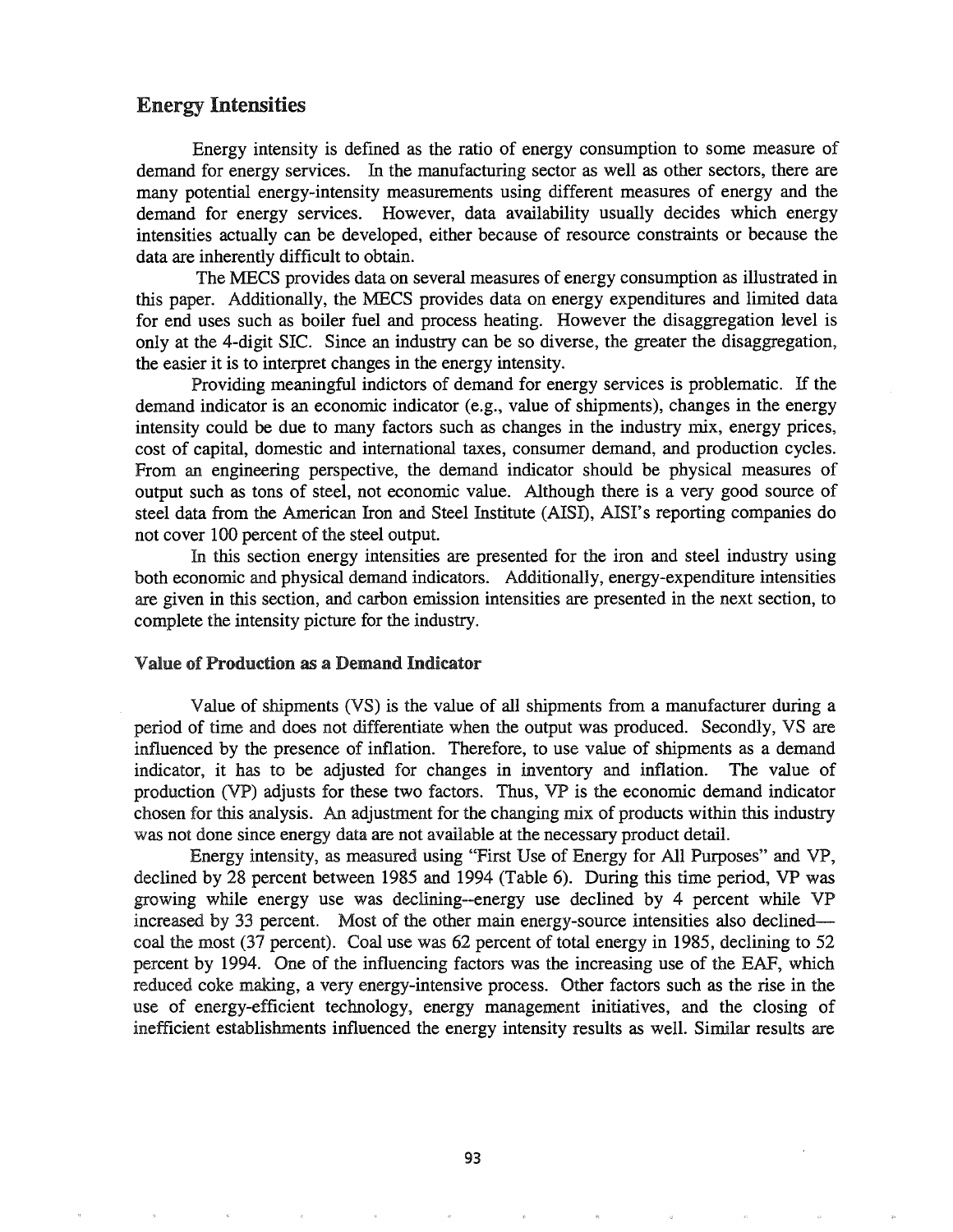found when the energy measure is "Total Inputs of Energy", the measure that excludes feedstocks and includes byproduct fuel use.<sup>15</sup>

|                                                                                                                                                                                                                                                                                                                                                                                       | 1985           | 1988   | 1991   | 1994            |  |  |  |
|---------------------------------------------------------------------------------------------------------------------------------------------------------------------------------------------------------------------------------------------------------------------------------------------------------------------------------------------------------------------------------------|----------------|--------|--------|-----------------|--|--|--|
| <b>First Use of Energy for All Purposes</b>                                                                                                                                                                                                                                                                                                                                           |                |        |        |                 |  |  |  |
| Total Energy/Value of Production (1000 Btu per Constant 1992 Dollar)                                                                                                                                                                                                                                                                                                                  | 47             | 31     | 36     | $\overline{34}$ |  |  |  |
| Total Energy/Tons of Steel (1000 Btu per Ton of Steel)                                                                                                                                                                                                                                                                                                                                | 19,409         | 17,753 | 16,633 | 16,395          |  |  |  |
| Electricity/Value of Production (1000 Btu per Constant 1992 Dollar)                                                                                                                                                                                                                                                                                                                   | 4              | 2      | 3      |                 |  |  |  |
| Electricity/Tons of Steel (1000 Btu per Ton of Steel)                                                                                                                                                                                                                                                                                                                                 | 1.507          | 1,381  | 1,479  | 1,471           |  |  |  |
| Natural Gas/Value of Production (1000 Btu per Constant 1992 Dollar)                                                                                                                                                                                                                                                                                                                   | 11             | 8      | 10     | $\overline{10}$ |  |  |  |
| Natural Gas/Tons of Steel (1000 Btu per Ton of Steel)                                                                                                                                                                                                                                                                                                                                 | 4.668          | 4,443  | 4,778  | 4,812           |  |  |  |
| Coal/Value of Production (1000 Btu per Constant 1992 Dollar)                                                                                                                                                                                                                                                                                                                          | 29             | 19     | 20     | 18              |  |  |  |
| Coal/Tons of Steel (1000 Btu per Ton of Steel)                                                                                                                                                                                                                                                                                                                                        | 11,999         | 10,808 | 9,363  | 8,879           |  |  |  |
| <b>Total Inputs for Heat, Power, and Electricity Generation</b>                                                                                                                                                                                                                                                                                                                       |                |        |        |                 |  |  |  |
| Total Energy/Value of Production (1000 Btu per Constant 1992 Dollar)                                                                                                                                                                                                                                                                                                                  | 46             | 33     | 38     | 38              |  |  |  |
| Total Energy/Tons of Steel (1000 Btu per Ton of Steel)                                                                                                                                                                                                                                                                                                                                | 19,001         | 18,564 | 17,851 | 18,153          |  |  |  |
| Electricity/Value of Production (1000 Btu per Constant 1992 Dollar)                                                                                                                                                                                                                                                                                                                   | 4              | 2      | 3      |                 |  |  |  |
| Electricity/Tons of Steel (1000 Btu per Ton of Steel)                                                                                                                                                                                                                                                                                                                                 | 1,507          | 1,381  | 1,479  | 1,471           |  |  |  |
| Natural Gas/Value of Production (1000 Btu per Constant 1992 Dollar)                                                                                                                                                                                                                                                                                                                   | 11             | 8      | 10     | 10              |  |  |  |
| Natural Gas/Tons of Steel (1000 Btu per Ton of Steel)                                                                                                                                                                                                                                                                                                                                 | 4,668          | 4,393  | 4,539  | 4,733           |  |  |  |
| Coal/Value of Production (1000 Btu per Constant 1992 Dollar)                                                                                                                                                                                                                                                                                                                          |                | .6     | .6     | .7              |  |  |  |
| Coal/Tons of Steel (1000 Btu per Ton of Steel)                                                                                                                                                                                                                                                                                                                                        | 544            | 350    | 273    | 348             |  |  |  |
| Coke and Breeze/Value of Production (1000 Btu per Constant 1992 Dollar)                                                                                                                                                                                                                                                                                                               | 15             | 13     | 13     | $\overline{13}$ |  |  |  |
| Coke and Breeze/Tons of Steel (1000 Btu per Ton of Steel)                                                                                                                                                                                                                                                                                                                             | 6,141          | 7.446  | 6,121  | 6,502           |  |  |  |
| <b>Energy Expenditures</b>                                                                                                                                                                                                                                                                                                                                                            |                |        |        |                 |  |  |  |
| Total Expenditures/Value of Production (Cents per Constant 1992 Dollar)                                                                                                                                                                                                                                                                                                               | $\sim$         | .107   | .120   | .118            |  |  |  |
| Total Expenditures/Tons of Steel (Constant 1992 Dollar per Ton of Steel)                                                                                                                                                                                                                                                                                                              | --             | 60     | 56     | 57              |  |  |  |
| Electricity/Value of Production (Cents per Constant 1992 Dollar)                                                                                                                                                                                                                                                                                                                      | --             | .031   | W      | .033            |  |  |  |
| Electricity/Tons of Steel (Constant 1992 Dollar per Ton of Steel)                                                                                                                                                                                                                                                                                                                     | $\blacksquare$ | 18     | W      | 16              |  |  |  |
| Natural Gas/Value of Production (Cents per Constant 1992 Dollar)                                                                                                                                                                                                                                                                                                                      | --             | .024   | .024   | .024            |  |  |  |
| Natural Gas/Tons of Steel (Constant 1992 Dollar per Ton of Steel)                                                                                                                                                                                                                                                                                                                     | --             | 13     | 11     | 12              |  |  |  |
| Coal/Value of Production (Cents per Constant 1992 Dollar)                                                                                                                                                                                                                                                                                                                             |                | .033   | .033   | .031            |  |  |  |
| Coal/Tons of Steel (Constant 1992 Dollar per Ton of Steel)                                                                                                                                                                                                                                                                                                                            |                | 18     | 16     | 15.             |  |  |  |
| Coke and Breeze/Value of Production (Cents per Constant 1992 Dollar)                                                                                                                                                                                                                                                                                                                  | --             | .016   | .018   | $\overline{w}$  |  |  |  |
| $\overline{W}$<br>Coke and Breeze/Tons of Steel (Constant 1992 Dollar per Ton of Steel)<br>9<br>9<br>--                                                                                                                                                                                                                                                                               |                |        |        |                 |  |  |  |
| W=Withheld to avoid disclosing data for individual establishments.<br>Sources: Energy Information Administration, Manufacturing Energy Consumption Surveys 1988, 1991, and 1994; U.S.<br>Department of Commerce, Bureau of the Census, Annual Survey of Manufactures, 1985, 1988, 1991, and 1994; Annual Statistical<br>Reports, 1985, 1990, 1995, American Iron and Steel Institute. |                |        |        |                 |  |  |  |

|  | Table 6. Energy Intensities for the Iron and Steel Industry (SIC 3312) |  |  |  |  |
|--|------------------------------------------------------------------------|--|--|--|--|
|--|------------------------------------------------------------------------|--|--|--|--|

## Tons of Steel as a Demand Indicator

 $\dot{\mathcal{R}}$ 

Similar results are produced when the physical output "tons of steel" is used as the demand indicator in the energy-intensity measure. The energy-intensity measures using the energy measures still decline between 1985 and 1994. However this decline is substantially lower than when VP was used as the demand indicator. The iron and steel industry (SIC 3312) covers almost all of the steel production. The high degree of coverage should produce

 $\hat{\phi}$ 

 $\mathbb{R}^2$ 

 $\mathfrak{a}$ 

 $\bar{\alpha}$ 

 $\mathbf{s}$ 

<sup>&</sup>lt;sup>15</sup> This entire section illustrates the importance of knowing the definition of the energy and demand indicator used in any energy-intensity measurement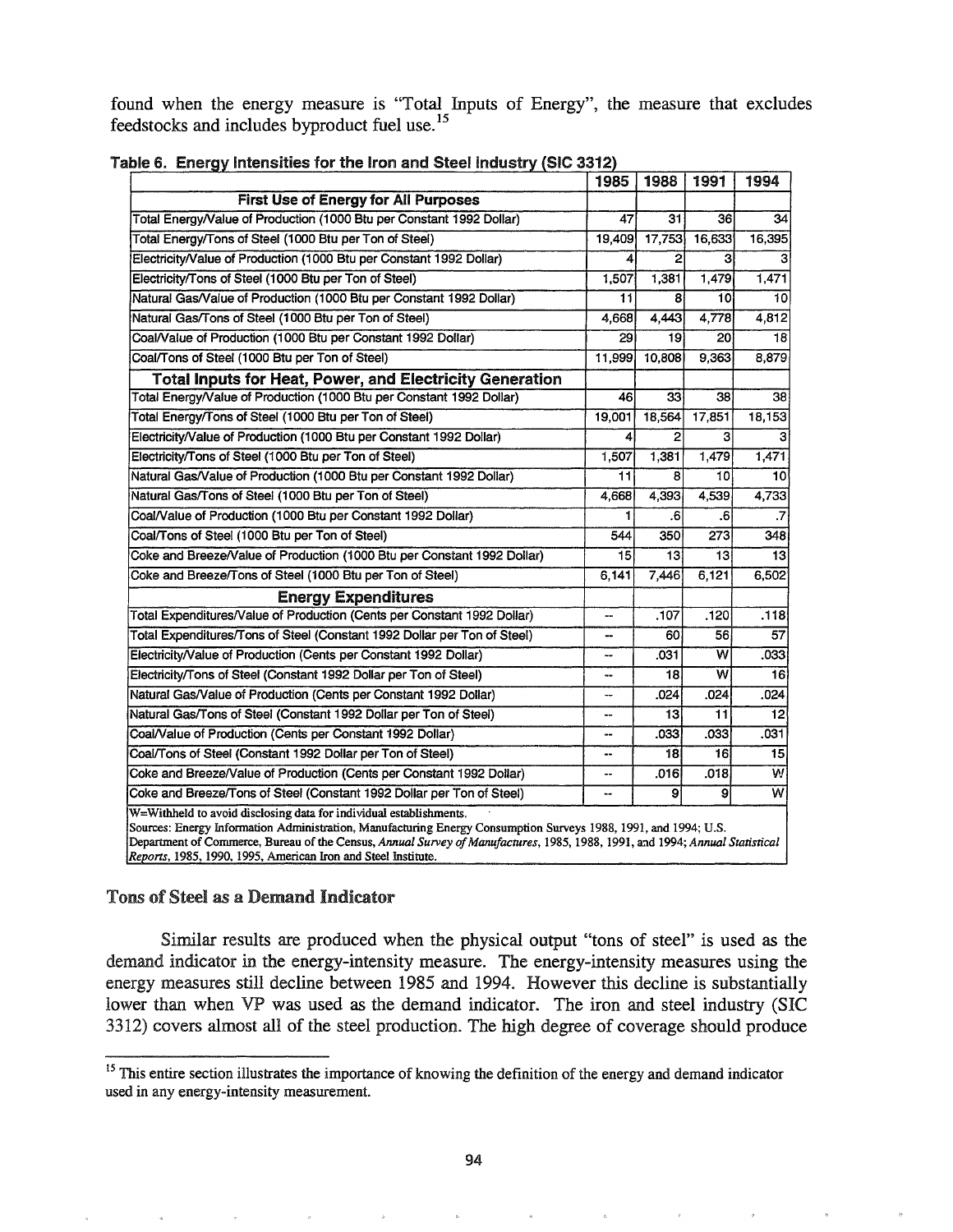changes in economic-based energy intensities and output-based energy intensities that follow the same patterns.

### End-Use Energy Intensities

End-use energy intensities of this type are not usually developed, especially since the data are very difficult to collect. However, in spite of the fragility of the data, they do present some insight into the intensity of use for particular energy sources major end uses in the iron and steel industry. Using MECS 1991 and 1994 end-use energy data, end-use intensities are developed. Boiler fuel intensities using natural gas and VP fell (20 percent) while increasing for coal (24 percent) (Table 7) reflecting the increase in VP and a large increase in the use of coal and a small drop in the use of natural gas as a boiler fuel. During this time, coal prices dropped from approximately \$46 to \$42 a short ton (1992 dollars) whereas natural gas prices remained almost flat.

End-use intensities using VP do seem to correlate with those developed using physical output. Exceptions are boiler fuel and process heating natural gas, and machine drive electricity-based intensities.

|                                                                                                                                                                                                                                                                                                                 | 1991              | 1994    | 1991-1994 |  |  |  |  |
|-----------------------------------------------------------------------------------------------------------------------------------------------------------------------------------------------------------------------------------------------------------------------------------------------------------------|-------------------|---------|-----------|--|--|--|--|
|                                                                                                                                                                                                                                                                                                                 |                   |         | (Percent) |  |  |  |  |
| <b>Boiler Fuel</b>                                                                                                                                                                                                                                                                                              |                   |         |           |  |  |  |  |
| Coal/Value of Production (1000 Btu per Constant 1992 Dollar)                                                                                                                                                                                                                                                    | 0.59              | 0.70    | 19.7      |  |  |  |  |
| Coal/Tons of Steel (1000 Btu per Ton of Steel)                                                                                                                                                                                                                                                                  | 273.05            | 338.04  | 23.8      |  |  |  |  |
| Residual Fuel Oil/Value of Production (1000 Btu per Constant 1992 Dollar)                                                                                                                                                                                                                                       | 0.59              | 0.60    | 2.1       |  |  |  |  |
| Residual Fuel Oil/Tons of Steel (1000 Btu per Ton of Steel)                                                                                                                                                                                                                                                     | 273.05            | 288.33  | 5.6       |  |  |  |  |
| Natural Gas/Value of Production (1000 Btu per Constant 1992 Dollar)                                                                                                                                                                                                                                             | 1.54              | 1.24    | $-19.6$   |  |  |  |  |
| Natural Gas/Tons of Steel (1000 Btu per Ton of Steel)                                                                                                                                                                                                                                                           | 3526.90           | 3658.82 | 3.7       |  |  |  |  |
| <b>Process Heating</b>                                                                                                                                                                                                                                                                                          |                   |         |           |  |  |  |  |
| Electricity/Value of Production (1000 Btu per Constant 1992 Dollar)                                                                                                                                                                                                                                             | 1.29              | 1.28    | $-1.2$    |  |  |  |  |
| Electricity/Tons of Steel (1000 Btu per Ton of Steel)                                                                                                                                                                                                                                                           | 602.99            | 616.43  | 2.2       |  |  |  |  |
| Residual Fuel Oil/Value of Production (1000 Btu per Constant 1992 Dollar)                                                                                                                                                                                                                                       | 0.17              | 0.25    | 44.8      |  |  |  |  |
| Residual Fuel Oil/Tons of Steel (1000 Btu per Ton of Steel)                                                                                                                                                                                                                                                     | 79.64             | 119.31  | 49.8      |  |  |  |  |
| Natural Gas/Value of Production (1000 Btu per Constant 1992 Dollar)                                                                                                                                                                                                                                             | 7.56              | 7.58    | 0.3       |  |  |  |  |
| Natural Gas/Tons of Steel (1000 Btu per Ton of Steel)                                                                                                                                                                                                                                                           | 3.53 <sup>1</sup> | 3.66    | 3.7       |  |  |  |  |
| <b>Machine Drive</b>                                                                                                                                                                                                                                                                                            |                   |         |           |  |  |  |  |
| Electricity/Value of Production (1000 Btu per Constant 1992 Dollar)                                                                                                                                                                                                                                             | 1.39              | 1.40    | 0.8       |  |  |  |  |
| Electricity/Tons of Steel (1000 Btu per Ton of Steel).                                                                                                                                                                                                                                                          | 0.65              | 0.68    | 4.3       |  |  |  |  |
| Sources: Energy Information Administration, Manufacturing Energy Consumption Surveys 1988, 1991, and 1994; U.S. Department of<br>Commerce, Bureau of the Census, Annual Survey of Manufactures, 1985, 1988, 1991, and 1994; Annual Statistical Reports, 1985,<br>1990, 1995, American Iron and Steel Institute. |                   |         |           |  |  |  |  |

|  |  |  | Table 7. End-Use Energy Intensities for the Iron and Steel Industry (SIC 3312) |  |  |  |  |  |
|--|--|--|--------------------------------------------------------------------------------|--|--|--|--|--|
|--|--|--|--------------------------------------------------------------------------------|--|--|--|--|--|

## Energy Expenditures as a Substitute for Energy

Suggestions have been made to use energy expenditures instead of energy use in intensity measures as energy expenditures might be a more robust indicator of energy use- manufacturers react to prices and switch to lower cost energy sources or conserve energy. Total energy-expenditure intensity using VP as the demand indicator show an increase of 10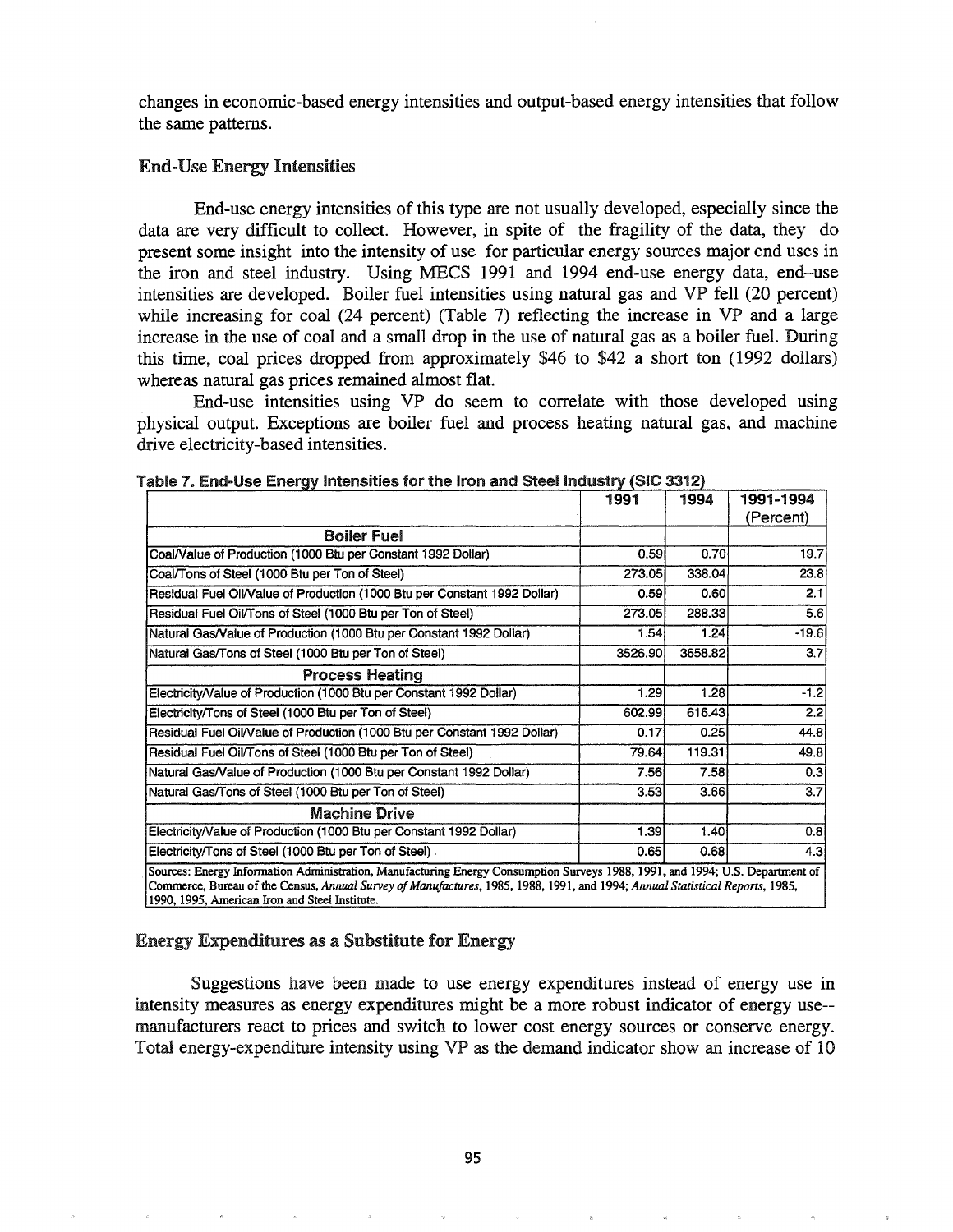percent between 1988 and 1994 (Table 5). As seen earlier, most of the energy prices had their largest fall before 1988.

Total energy expenditure intensity using tons of steel as the demand indicator, produces different results-a 6 percent decrease in intensity between 1988 and 1994. This might be the result of a data problem--lower reported steel production than the actual total production. A potential reason is that some of the EAF output has not been part of the steel data from the beginning, and as EAF use increased, the amount of total steel reported has been falling. This could very well be problematic in any energy intensity that uses physical output as a demand indicator.

## Energy-Related Carbon Emissions

Energy use in the industrial sector accounts for almost a third of U.S. carbon emissions. As is the case for energy consumption, manufacturing accounts for about 80



percent of the total industrial sector emissions.

In 1994, energy use in the iron and steel industry emitted 39.8 million metric tons (MMT) of carbon, 10 percent of all manufacturing energy-related carbon emissions. Carbon missions closely follow energy consumption (Figure 2). The main drivers of energy consumption are also the main drivers of carbon emissions.

However, carbon emissions do not track energy consumption exactly. Despite a slight rise

between 1985 and 1988, the carbon intensity of energy used in the iron and steel industry has decreased somewhat. In 1985,24.48 MMT of carbon were emitted for every quadrillion Btu of energy consumed. By 1994, carbon emissions per Btu of energy consumed were 1.3 percent lower, 24.16 MMT per quadrillion Btu.

The decline in carbon intensity was due to changes in both the fuel mix (Figure 1) and the carbon content of fuels (Table 8). Natural gas, with relatively low carbon intensity, increased its share of the iron and steel industry's energy consumption by 5 percent, while coal's share of energy use decreased 7 percent. Furthermore, although the electricity share increased by 1 percent, the electricity carbon intensity decreased by over 10 percent, partially mitigating the effect of the increased electricity share.<sup>16</sup>

Over the period 1985 to 1994, carbon emissions per ton of steel decreased, in line with energy consumption. The iron and steel industry produced 14 percent more raw steel and 8 percent more pig iron in 1994 as in 1988, but with 4 percent less carbon emissions.

<sup>&</sup>lt;sup>16</sup> As nuclear reactors are retired from service, the carbon intensity of electricity has been increasing since the last MECS was conducted in 1994 (Figure ES2 in Energy Information Administration, *Emissions of Greenhouse Gases in the United States 1997).*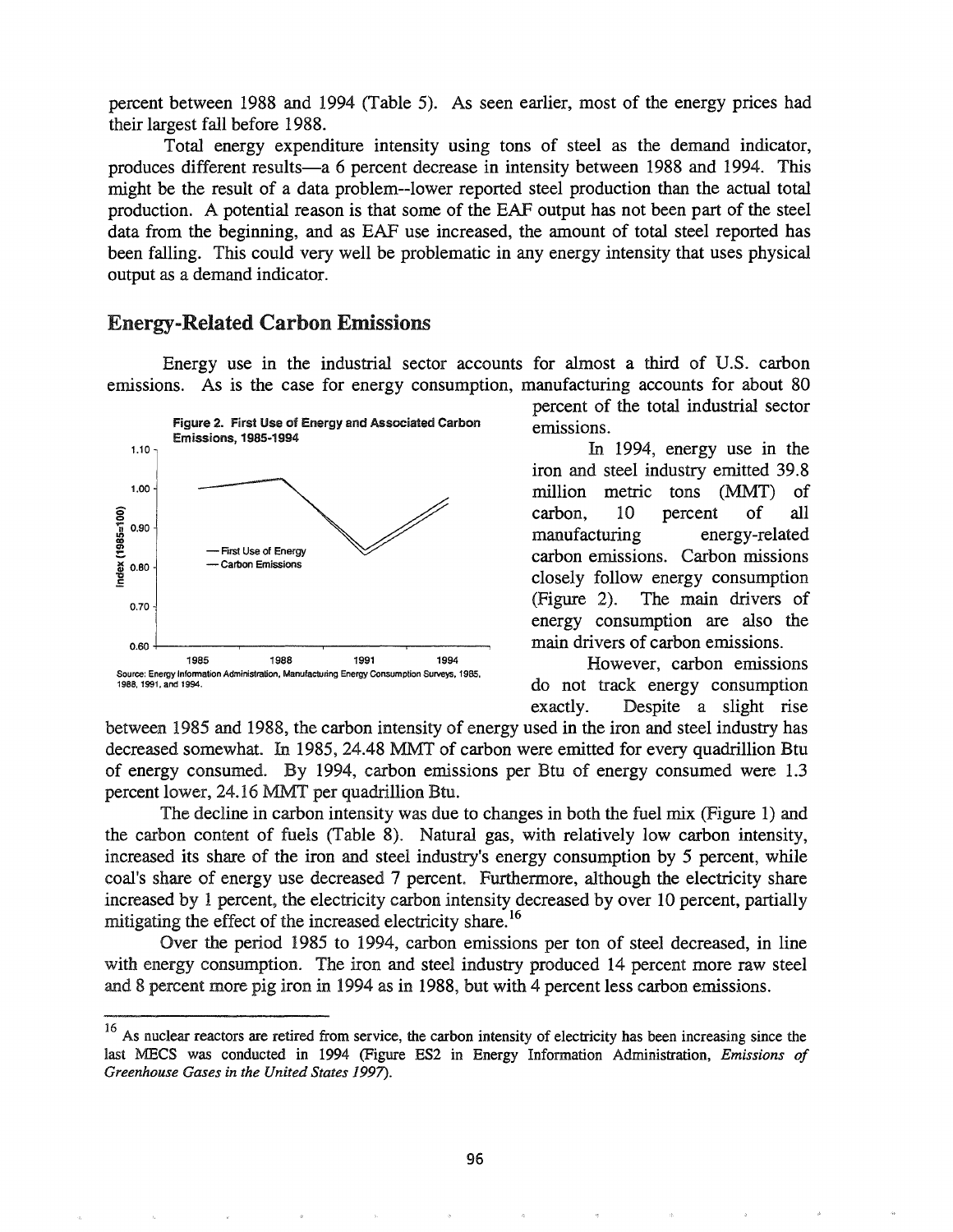| <b>Energy Source</b> | <b>Carbon Intensity</b><br>(MMT per Quadrillion Btu) |       |       |       |  |  |  |
|----------------------|------------------------------------------------------|-------|-------|-------|--|--|--|
|                      | 1985                                                 | 1988  | 1991  | 1994  |  |  |  |
| All Energy Sources   | 24.48                                                | 24.55 | 24.06 | 24.16 |  |  |  |
| Electricity          | 55.36                                                | 54.11 | 50.25 | 49.35 |  |  |  |
| Natural Gas          | 14.40                                                | 14.40 | 14.40 | 14.40 |  |  |  |
| Coal                 | 25.24                                                | 25.23 | 25.31 | 25.34 |  |  |  |

Table 8. Carbon Content of Main Energy Sources Used in the Iron and Steel Industry, 1985-1994

### **SUMMARY**

The iron and steel industry has a strong history of growth—from 10 tons of pig iron a day in 1860 to 150,000 tons a day in 1997. While growth in raw steel production was growing 14 percent between 1985 and 1994, energy declined by 4 percent even though energy prices were falling. New technology such as the EAF and continuous casting were factors contributing to the slow energy growth as well as other factors such as the closing of inefficient establishments. Energy intensities were declining by as much as 28 percent over the 1985 to 1994 time period. Total energy-related carbon emissions declined by 4 percent, despite increased production of raw steel and pig iron.

The iron and steel industry continues to grow. Significant new markets such as framing for residential housing units are emerging, but at the same time the industry faces new challenges from steel substitutes such as aluminum and plastics and steel made outside of the country.

## **REFERENCES**

American Iron and Steel Institute. 1996. Annual Statistical Report 1995. Washington, D.C.

. 1991. Annual Statistical Report 1990. Washington, D.C.

. 1986. Annual Statistical Report 1985. Washington, D.C.

Energy Information Administration. 1998. Emissions of Greenhouse Gases in the United States, 1997. Washington, D.C.

1997. Manufacturing Consumption of Energy 1994. Washington, D.C.

1994. Manufacturing Consumption of Energy 1991. Washington, D.C.

1991. Manufacturing Consumption of Energy 1988. Washington, D.C.

1988. Manufacturing Consumption of Energy 1985. Washington, D.C.

. 1995. Measuring Energy Efficiency in the United States' Economy, A Beginning. Washington, D.C.